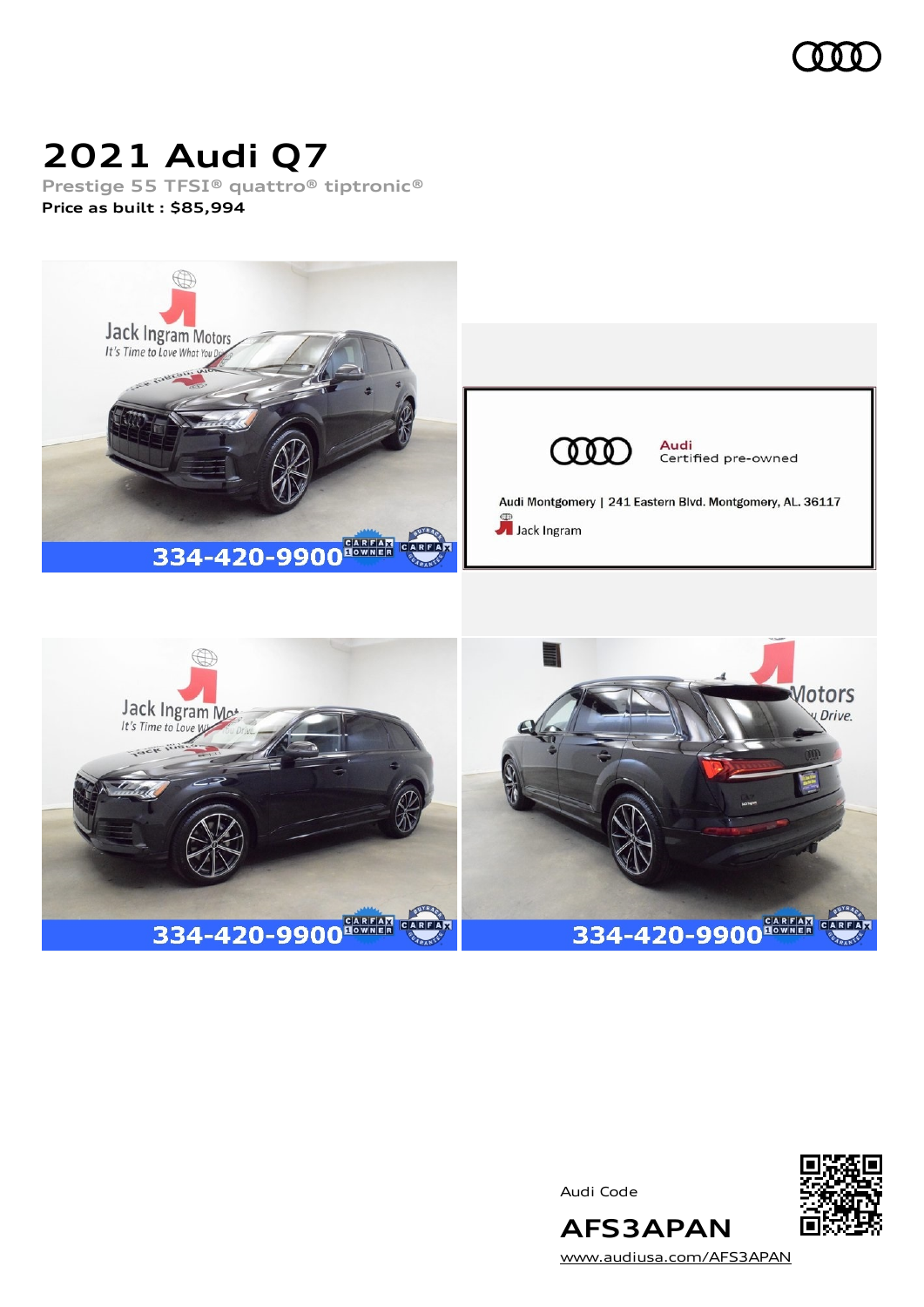**Audi 2021 Audi Q7** Prestige 55 TFSI® quattro® tiptronic®

**Price as buil[t](#page-8-0)** \$85,994

#### **Exterior colour**

Orca Black metallic

#### **Interior colour**

| Seats     | <b>Black</b> |
|-----------|--------------|
| Dashboard | <b>Black</b> |
| Carpet    | <b>Black</b> |
| Headliner | Lunar Silver |

# **Jack Ingram Motors**<br>It's Time to Love What You Dig 334-420-9900<sup>648742</sup>

## **Further Information**

| Type of vehicle | Used car    |
|-----------------|-------------|
| Mileage         | 8,722 miles |
|                 | No          |
| Warranty        |             |

#### **Audi Code** AFS3APAN

**Your configuration on www.audiusa.com** [www.audiusa.com/AFS3APAN](https://www.audiusa.com/AFS3APAN)

**Commission number** 2cff3d810a0e09a863ce

## **Technical Specifications**

| Engine type                  | 3.0-liter six-cylinder                        |
|------------------------------|-----------------------------------------------|
| stroke                       | Displacement/Bore and 2,995/84.5 x 89.0 cc/mm |
| Max. output                  | 335 HP                                        |
| Torque                       | 369 lb-ft@rpm                                 |
| Top track speed              | $130$ mph                                     |
| Acceleration (0 - 60<br>mph) | 5.7 seconds                                   |
| Recommended fuel             | Premium                                       |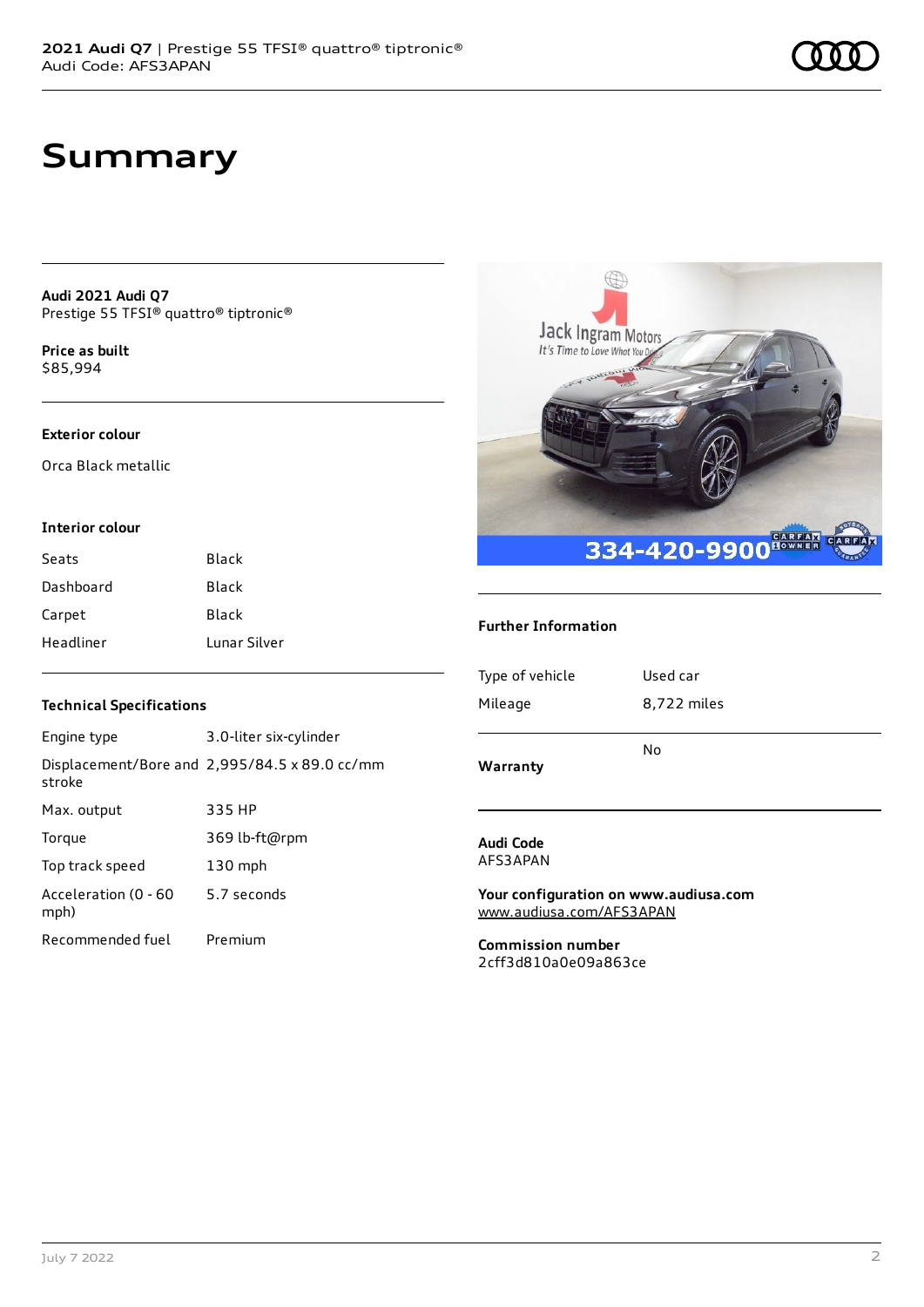

# **Standard features**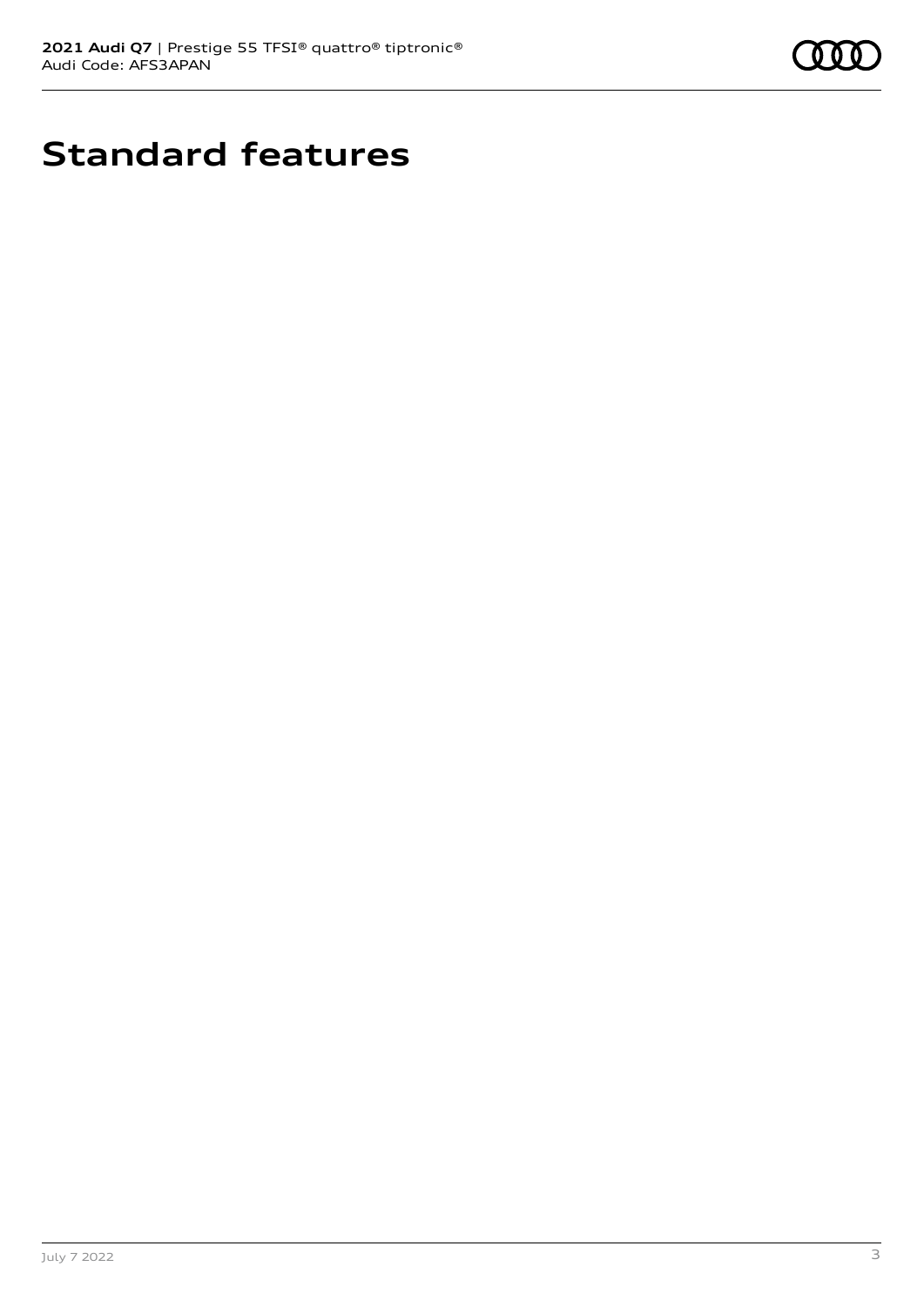# **Dealer remarks**

Certified. PRESTIAGE CARFAX One-Owner. 3-Spoke Multifunction Steering Wheel w/Paddles, 4-Zone Automatic Climate Control, Ambient Interior Lighting Package, Audi Active Lane Assist w/Emergency Assist, Audi Adaptive Cruise Assist w/Traffic Jam Assist, Audi Black Rings & Badges Kit, Audi Phone Box w/Wireless Charging, Bang & Olufsen 3D Premium Sound System, Black Door Blades, Black Front & Rear Bumper Inserts, Black Grille, Black Optic Exterior Package, Black Optic Package, Black Roof Rails, Black Window Surrounds, Comfort Adaptive Air Suspension, Contour/Ambient LED Interior Lighting Package, Convenience Package, Driver & Passenger Front Seats w/Ventilation, Dual-Pane Acoustic Side Windows, Executive Package, Head-Up Display, Heated Auto-Dimming Power Folding Exterior Mirrors, Heated Rear Seats, Illuminated Door Sills, Intersection Assist, Matrix-Design LED Headlights, Navigation system: Audi MMI Navigation plus with Touch Response, Power Soft-Closing Doors, Prestige Package, Rear Door/Side Windows & Tailgate Sunshades, Topview Camera System, Tow Hitch Receiver, Towing Package, Traffic Sign Recognition, Wheels: 20" 5-Spoke Turbine-Design, Wheels: 21" 10-Spoke Star-Design Bi-Color Black. Odometer is 2787 miles below market average! 2021 Audi Q7 55 Premium Orca Black Metallic

Audi Certified pre-owned Details:

\* Warranty Deductible: \$0

\* Roadside Assistance

\* Includes 24/7 Roadside Assistance emergency towing, collision, jump start, flat tire change, emergency fuel service, lock-out service, extrication service, Audi assist, CARFAX Vehicle History Report and SiriusXM satellite radio complimentary 90 day subscription. If Audi New Vehicle Limited Warranty (NVLW) coverage remains at time of CPO purchase, CPO Limited Warranty Coverage commences upon expiration of NVLW and continues until 5 years from vehicle's original in-service date with no mileage limitation. If NVLW coverage has expired at time of CPO purchase, CPO Limited Warranty coverage commences at time of purchase and continues for 12 months with no mileage limitation. Limited warranty is transferable between private parties.

\* 300+ Point Inspection

- \* Transferable Warranty
- \* Vehicle History

\* Limited Warranty: 12 Month/Unlimited Mile beginning after new car warranty expires or from certified purchase date

It's Time to Love What You Drive!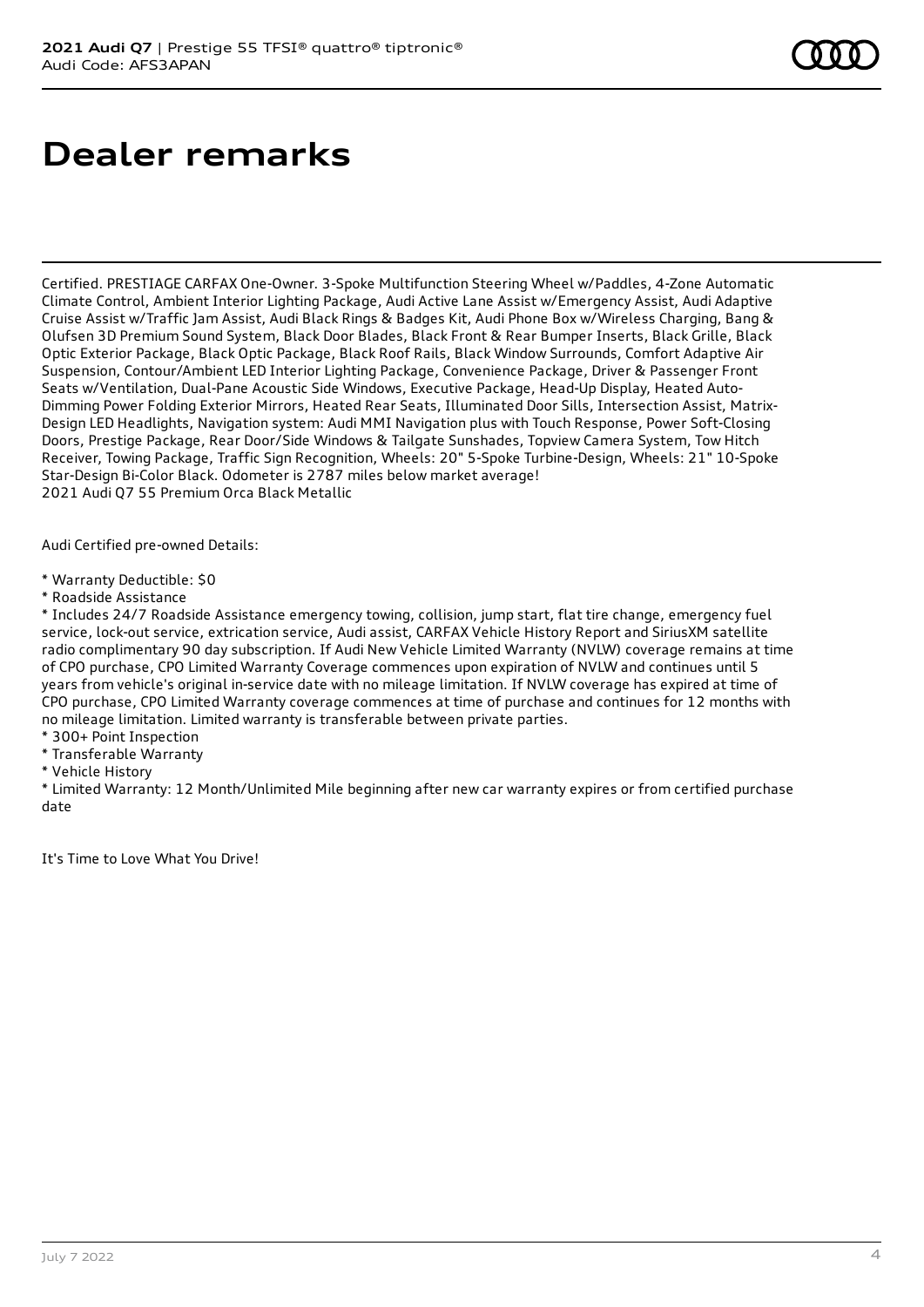# **Technical Specifications**

## **Engineering | Performance**

| Engine type                                 | 3.0-liter six-cylinder                                                |
|---------------------------------------------|-----------------------------------------------------------------------|
| Power Level                                 | 55                                                                    |
| Max. output                                 | 335 HP                                                                |
| Displacement                                | 3.01                                                                  |
| Towing capacity                             | Optional 7,700 lb                                                     |
| Torque                                      | 369 lb-ft@rpm                                                         |
| Valvetrain                                  | 24-valve DOHC with Audi valvelift<br>system and variable valve timing |
| Acceleration (0 - 60<br>mph)                | 5.7 seconds                                                           |
| Engine block                                | Aluminum-alloy                                                        |
| Induction/fuel injection Turbocharged/TFSI® |                                                                       |
| Cylinder head                               | Aluminum-alloy                                                        |
| stroke                                      | Displacement/Bore and 2,995/84.5 x 89.0 cc/mm                         |
| Top track speed                             | 130 mph                                                               |

## **Electrical system**

| Hybrid system battery | 48 Volt/9.6Ah lithium-ion battery                                   |
|-----------------------|---------------------------------------------------------------------|
| Hybrid engine         | Mild Hybrid Electric Vehicle (MHEV)<br>technology with recuperation |

## **Transmission | Drivetrain**

| Drivetrain type | quattro <sup>®</sup> all-wheel drive                         |
|-----------------|--------------------------------------------------------------|
| Transmission    | Eight-speed Tiptronic <sup>®</sup> automatic<br>transmission |

| (1/2) | ) |
|-------|---|
|-------|---|

|                      | adaptive air suspension, comfort                                           |
|----------------------|----------------------------------------------------------------------------|
| <b>Brakes</b>        |                                                                            |
| <b>Front brakes</b>  | 14.8 (ventilated disc) in                                                  |
| Rear brakes          | 13.8 (ventilated disc) in                                                  |
| Parking brake        | Electromechanical                                                          |
|                      |                                                                            |
| <b>Body</b>          |                                                                            |
| Material             | Lightweight construction<br>technology-multi-material body<br>construction |
| Corrosion protection | Multi-step anti-corrosion protection                                       |

Steering type **Electromechanical progressive** 

Front axle Five-link front independent with

Rear axle Five-link rear independent with

Turning diameter, curb-41.0 ft

Steering ratio 15.8:1

wheel-steering

steering system / Optional All-

adaptive air suspension, comfort

## **Warranty | Maintenance**

**Steering**

to-curb

**Suspension**

| Warranty | 4-year/50,000-mile Audi New |
|----------|-----------------------------|
|          | Vehicle Limited Warranty    |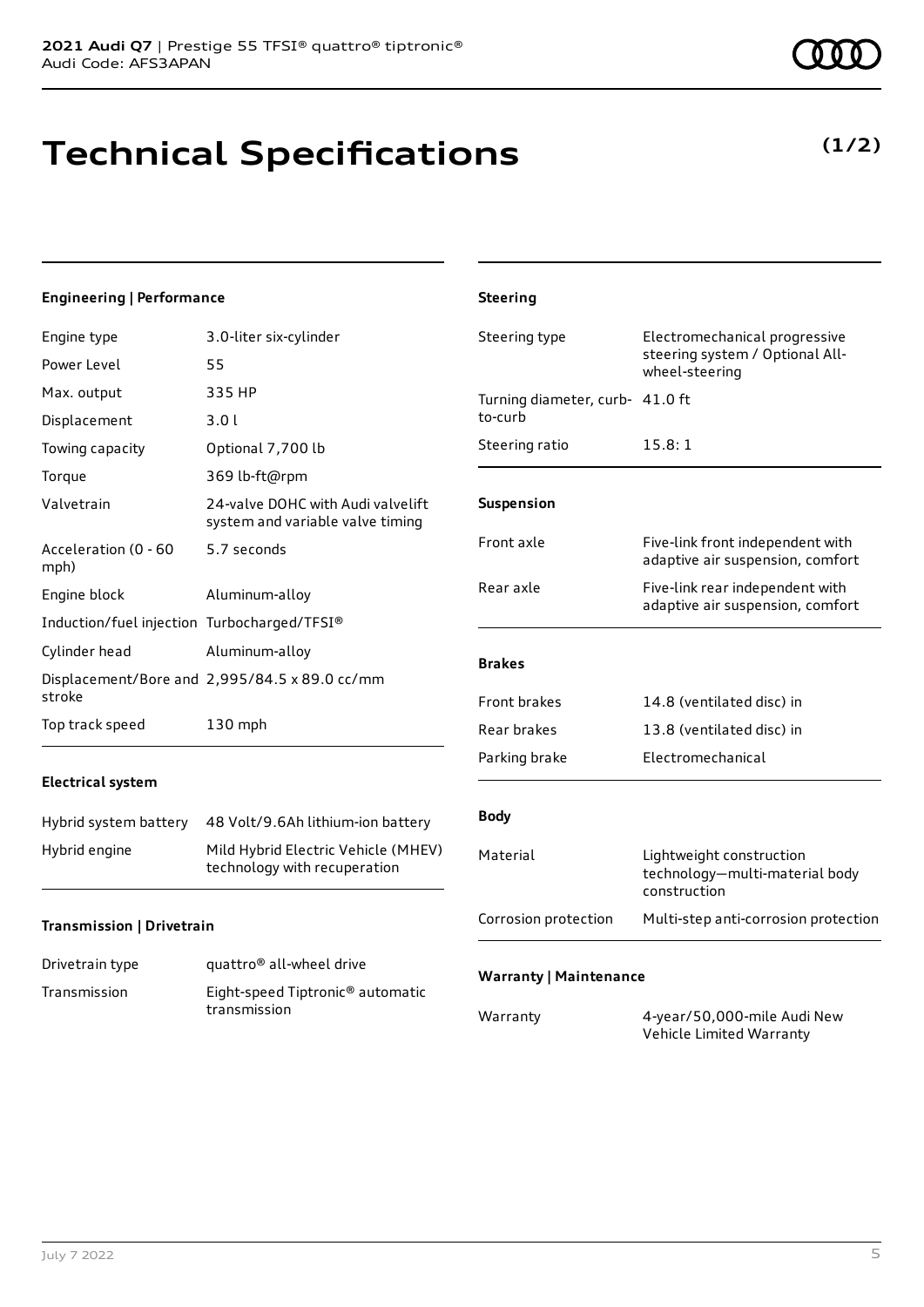# **Technical Specifications**

## **Exterior Measurements**

| Height                           | 68.5 in   |
|----------------------------------|-----------|
| Overall width without<br>mirrors | 77.6 in   |
| Length                           | 199.3 in  |
| Wheelbase                        | TBC in    |
| Drag coefficient                 | $0.34$ Cw |
| Overall width with<br>mirrors    | 87.1 in   |
| Curb weight                      | 5.082 lb  |

#### **Interior measurements**

| Seating capacity                         |         |
|------------------------------------------|---------|
| Head room with middle 38.8 in<br>sunroof |         |
| Shoulder room, rear                      | 49.4 in |
| Head room with front<br>sunroof          | 39.9 in |
| Leg room, rear                           | 29.2 in |
| Shoulder room, front                     | 59.5 in |
| Head room with rear<br>sunroof           | 35.9 in |
| Leg room, middle                         | 38.8 in |
| Shoulder room, middle                    | 58.5 in |
| Leg room, front                          | 41.7 in |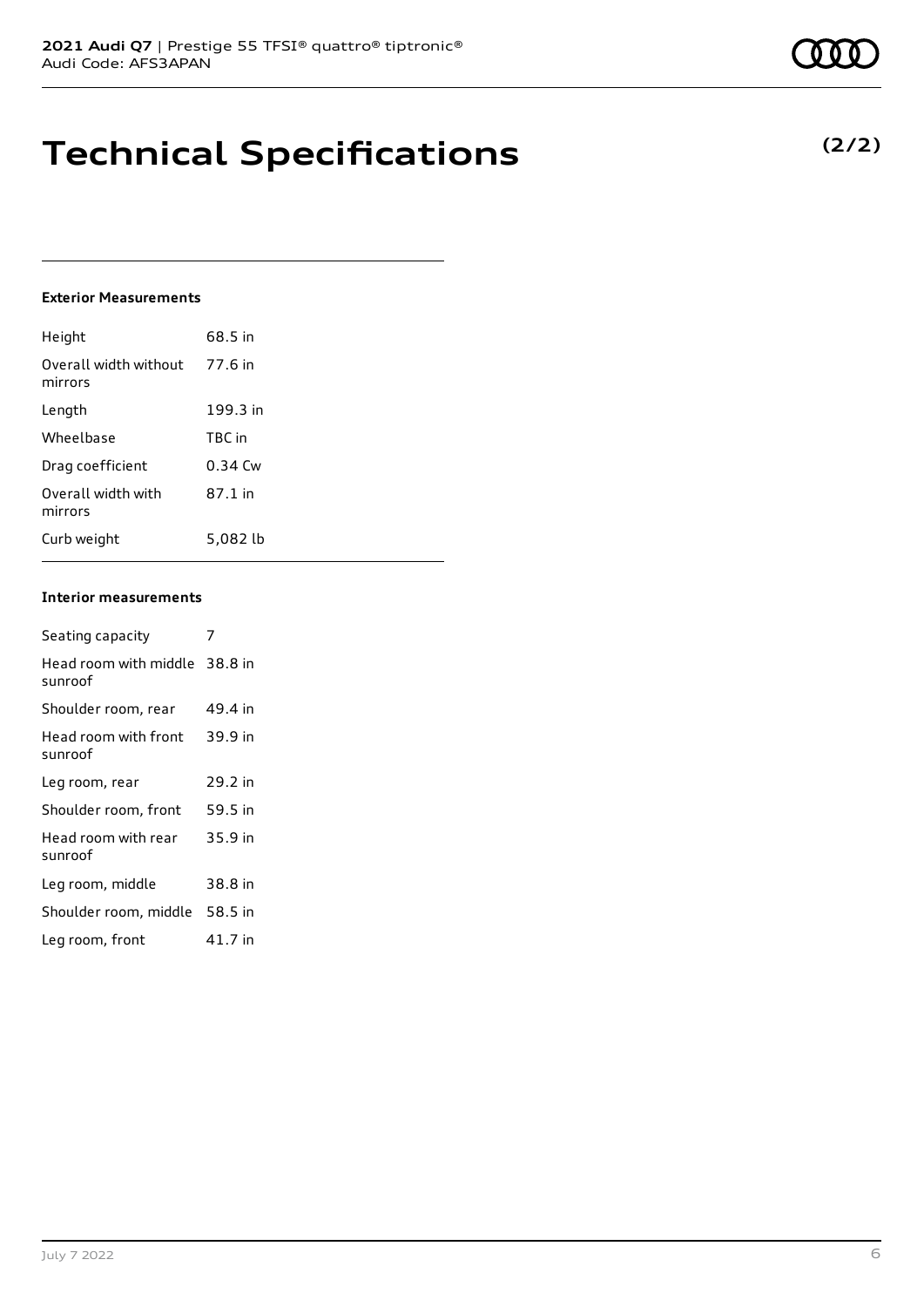## **Consumption- and emission**

## **Consumption by NEDC**

| urban       | $18 \text{ mpg}$ |
|-------------|------------------|
| extra-urban | $23$ mpg         |
| combined    | 20 mpg           |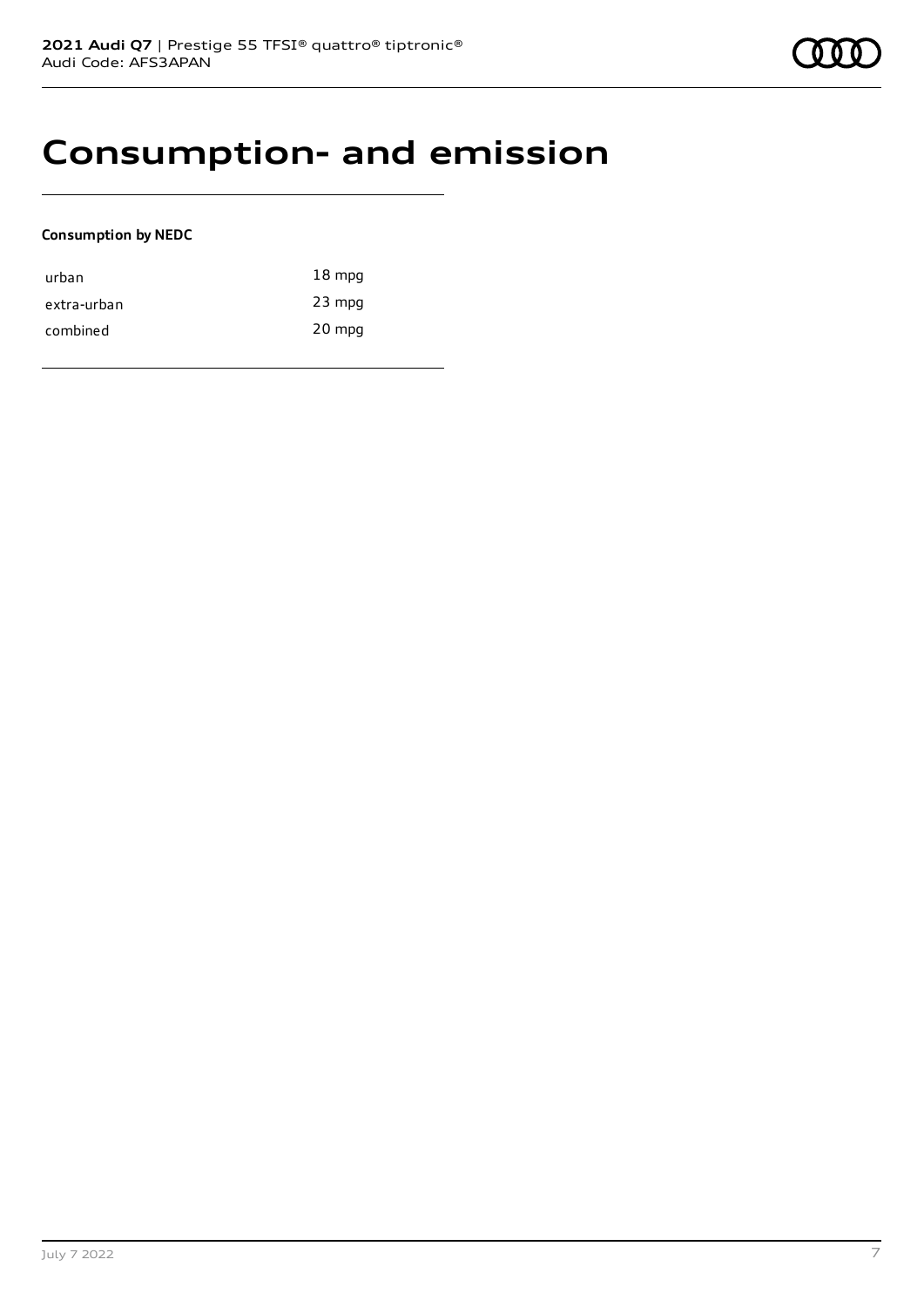# **Contact**

Dealer **Audi Montgomery**

241 Eastern Blvd 36117 Montgomery AL

Phone: +13342775700 FAX: 3342607263

www: [https://www.audimontgomery.com](https://www.audimontgomery.com/)